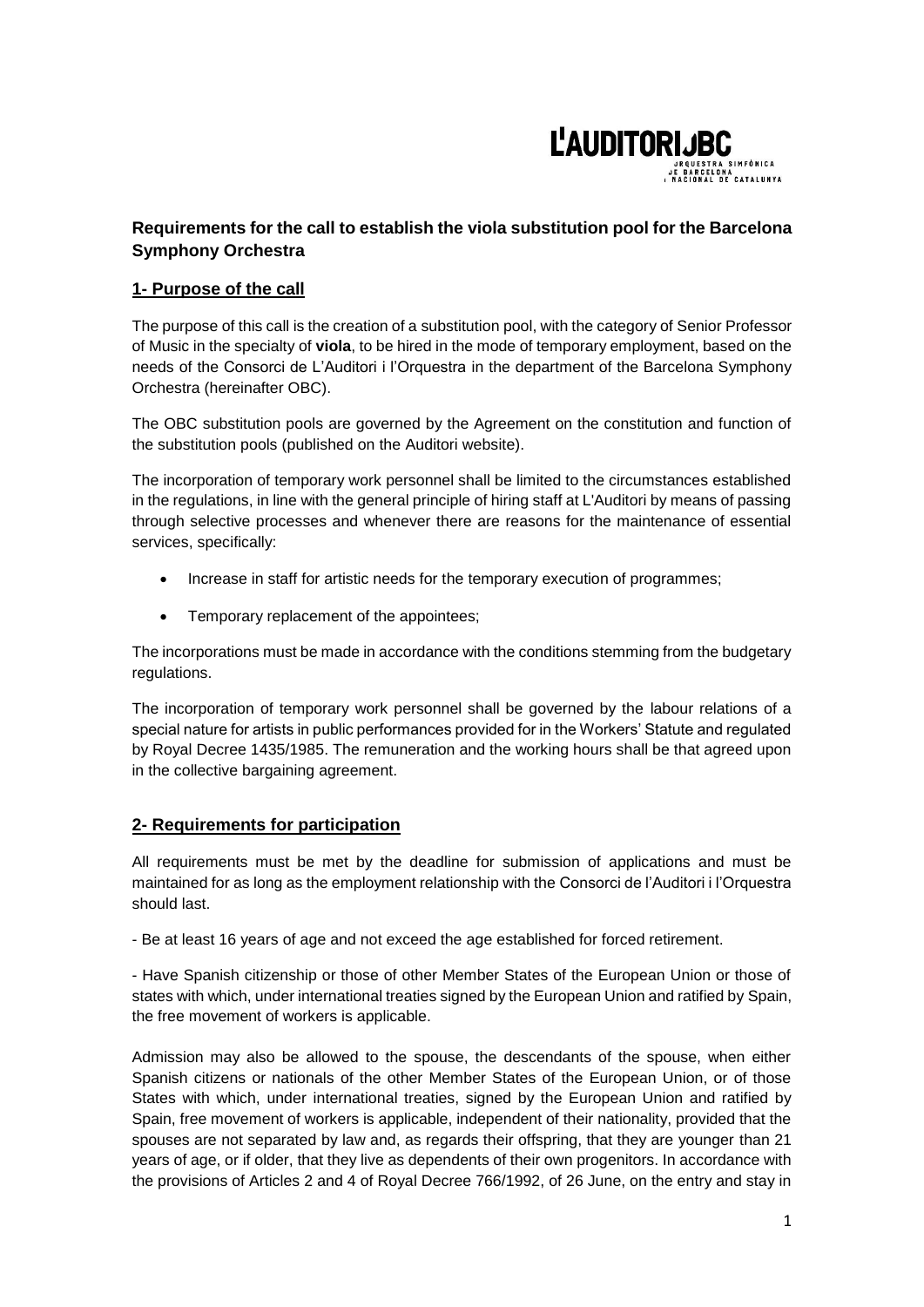Spain of nationals of member states of the European Union and other states that have been part of the Agreement on the European Economic Area, signed in Porto on 2 May 1992, and ratified by Spain on 26 November 1993, subsequently modified by Royal Decree 737/1995, of 5 May. In addition, those applicants who enter the call due to being a spouse, descendants or descendants of the spouse, whether Spanish citizens or from nationals of the other Member States of the European Union, or of states in which the free movement of workers is applicable by virtue of international treaties signed by the European Union and ratified by Spain, will have to prove their relationship with the national by virtue of which they are applying and, in the case of descendants over 21 years of age, the fact that they live as dependents thereof. Likewise, these applicants must submit an affidavit or promise made by the national, in which they state reliably that they are not separated by law from their spouse.

Foreigners who are not nationals of the Member States of the European Union, with legal residence in Spain, can also be admitted in accordance with the provisions of Article 57.4 of the Basic Statute for Public Employees. (E.B.E.P. in its Spanish initials).

In all cases, applicants who do not have Spanish nationality must document their nationality.

- Not having been separated by means of disciplinary proceedings from service in any of the public administrations or of the constitutional organs or statutes of the Autonomous Communities, nor to have absolute or special disqualification from any places of work or public positions by judicial resolution, for access to the category of civil servant or to carry out functions similar to those that they performed in the case of work personnel, from which they had been suspended or disqualified. In the case of being a national of another State, not to be disqualified or in an equivalent situation or have been subject to disciplinary or equivalent punishment that prevents, in their own State, access to public service in the same terms

- Having an advanced degree in Music, or as a Senior Professor, in the specialty of viola in accordance with the requirements of this call.

- Proving themselves to be in possession of the certificate of knowledge of the Catalan language (B certificate). The selected applicants who do not have a sufficient command of the Catalan language must undertake to acquire it within a maximum period of two years.

- Applicants who do not have Spanish nationality must prove their knowledge of the Spanish language, both in oral and written expression, at an appropriate level to carry out the functions of the place of work. In these cases, the interested parties must indicate and prove, where appropriate, that they are exempt from taking the Spanish language test. Any selected applicants who do not have a sufficient command of the Spanish language must undertake to acquire it within a maximum period of two years.

- Applicants who have passed all stages of the process, if they have submitted documentation in a foreign language, will have to present the corresponding sworn translation in order to formalise the contract.

## **3- Submission and admission of applications**

#### Submission of applications

Anyone wishing to participate in this call can register online at www.muvac.com/obc.

The profile on www.muvac.com needs to contain the following information and documentation:

a) in the Curriculum Vitae section: academic and professional CV, duly accredited. Only duly accredited merits will be valued.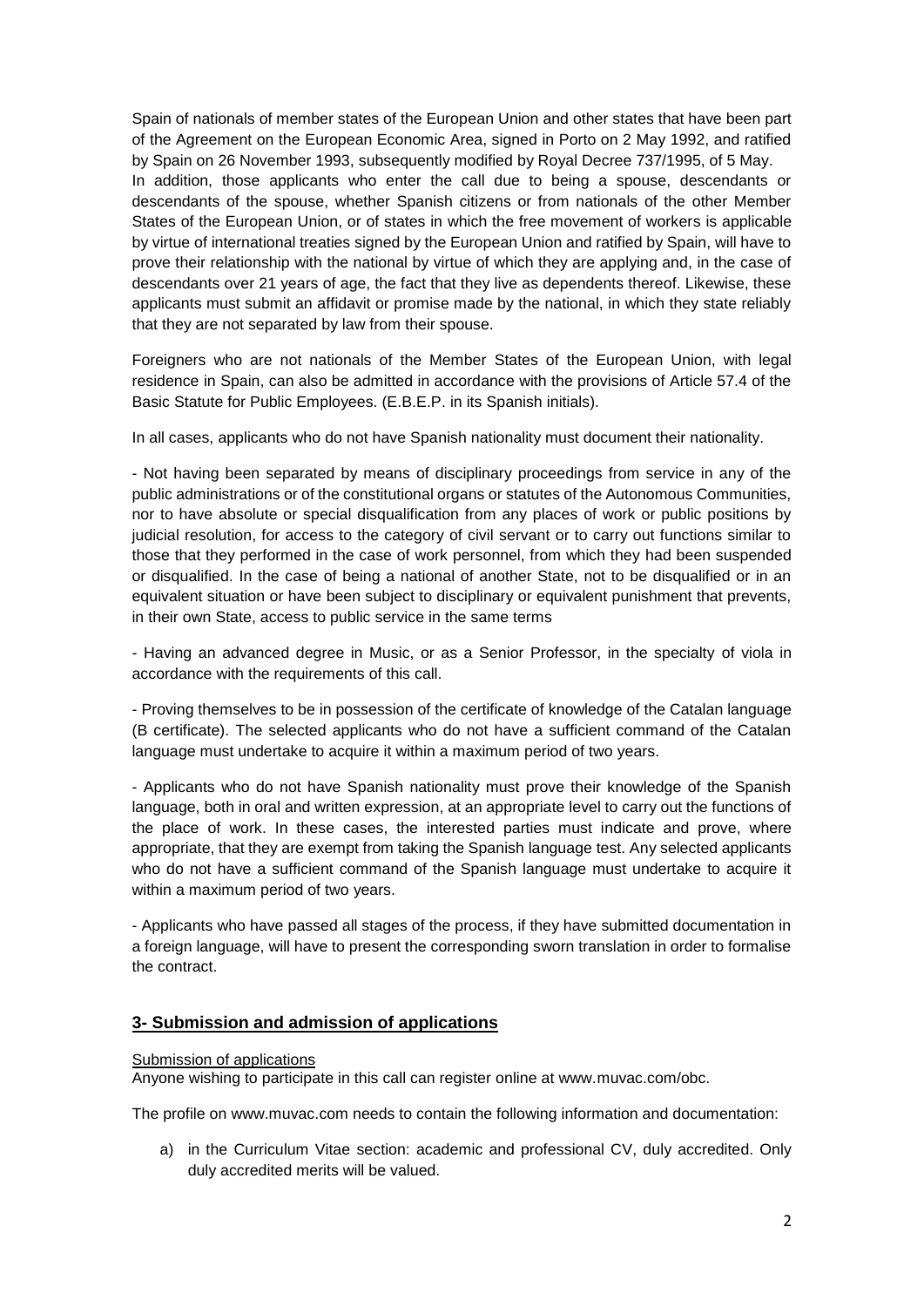- b) In the documentation section: copy of a valid ID document or passport, which will have to be presented physically on the day of the audition. Copy of the advanced degree in Music. Working or residence permit in case of foreigners.
- c) In the videos section: link to the audio-visual recording required for preselection. This recording must be one take from beginning to end (as if it were a live audition), unedited and with optimal sound quality.

It is also possible to register by means of a request presented in the manner determined by Article 16 of Law 39/2015, of 1 October, of the Common Administrative Procedure of public administrations. In addition to the personal data, it shall be necessary to provide a valid email address, it being the applicant's responsibility to to notify should it change by means of a request to the Management Department of the OBC. In the request, the instrument(s) and the specialties chosen must be clearly stated. The request form appears as an attachment to Annex 1.

Requests must be accompanied by:

- Curriculum Vitae, duly accredited.
- National identity card, passport or residence and work permit in the case of foreigners.
- Copy of the advanced degree in music.
- Application form duly filled in, indicating the instrument you are applying for.
- Link to the audio-visual recording required for preselection. This recording must be one take from beginning to end (as if it were a live audition), unedited and with optimal sound quality.

People with disabilities may indicate their type of declared disability in their application, indicating, where appropriate, the adaptation of time and material resources in order to undertake the auditions and exercises provided for in the call, and the reason or reasons for these. In accepting such adjustments or adaptations, it is necessary to comply with the provisions of Article 6 of Decree 66/1999, of 9 March, of the Generalitat de Catalunya (Government of Catalonia) and submit the corresponding expert opinion of the multi-professional teams referred to in Article 4.3 of the same Decree.

Likewise, people who have had the legal condition of disability recognised but who do not initially declare it, shall be admitted to the undertaking of the exercises without having to prove their aptitude prior to their commencement, without prejudice to the fact that once they have passed the selection process, they must accredit their ability to perform the functions for the professional exercise of the corresponding category. For these purposes, applicants with disabilities must submit the corresponding expert opinion of the multi-professional teams referred to in Article 4.3 of Decree 66/1999, of 9 March, of the Generalitat de Catalunya (Government of Catalonia) on access to the public service for people with disabilities and multi-professional assessment teams.

Applicants give their consent to the processing of the personal data that are necessary to take part in the call and for the rest of the handling of the selection process, in accordance with the regulations in force.

They need to state and prove, where appropriate, that they are exempt from undertaking the Catalan language test, by means of the certificate from the General Directorate of Linguistic Policy or equivalent.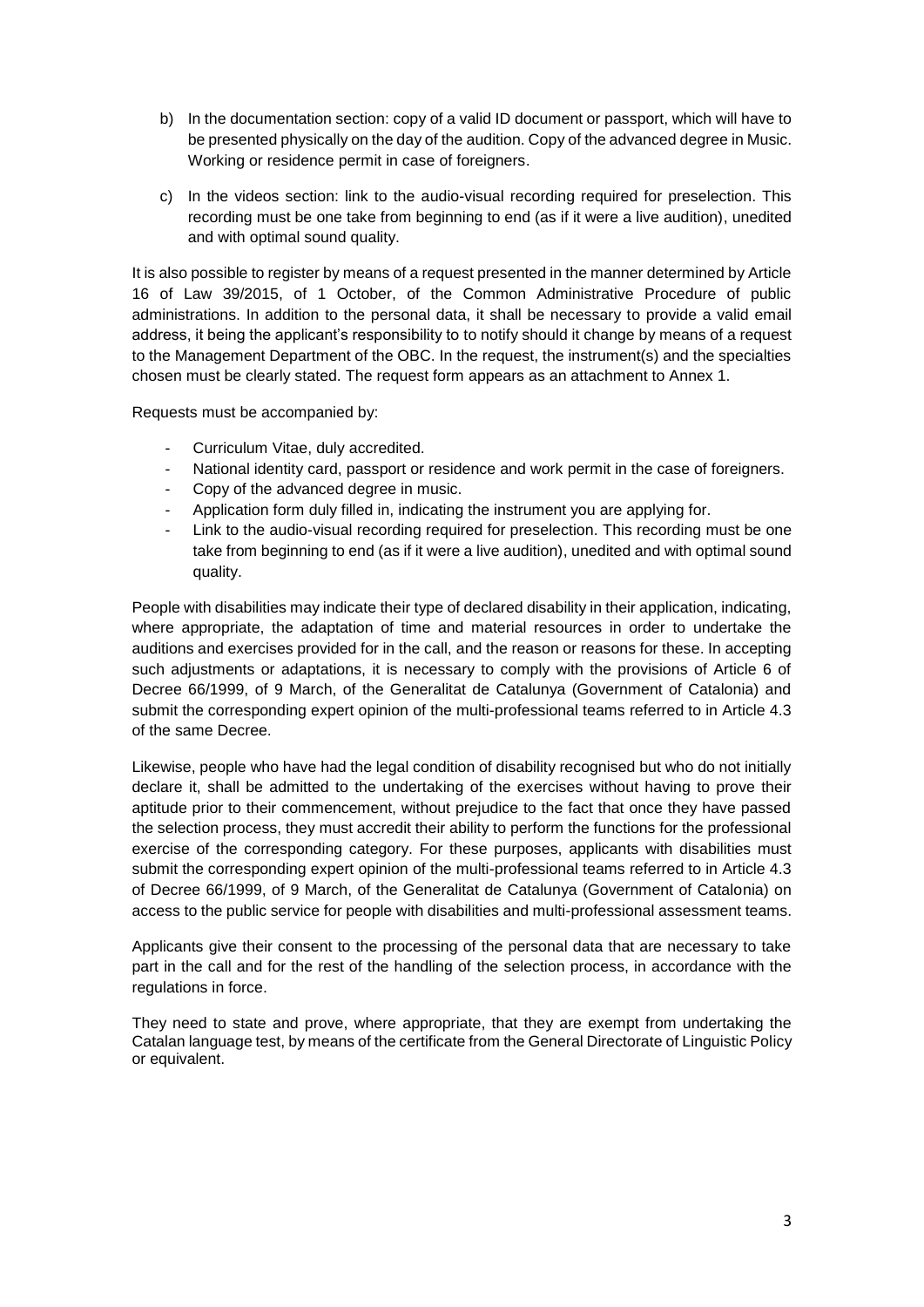#### Deadline for submitting applications for the selection process

The documentation must be submitted within the non-extendable maximum period of **20 calendar days** to be counted from the day following the announcement of the call to the website of L'Auditori [\(www.auditori.cat\)](http://www.auditori.cat/) and at [www.muvac.com](http://www.muvac.com/) Applications deadline will be published in both webs.

#### List of admitted and excluded candidates to the selection process (provisional and final version)

After the deadline for submitting applications, the Department of Human Resources of L'Auditori will publish the provisional list of admitted and excluded candidates to the selection process on the L'Auditori website [\(www.auditori.cat\)](http://www.auditori.cat/).

Applicants may formulate the arguments that they consider appropriate within **10 working days** counted from the day following the publication of the provisional list of admitted and excluded candidates.

In the event that an applicant does not appear on the provisional list of admitted or excluded candidates, the corresponding claim must be accompanied by a copy of the application submitted at the time of lodging the application.

After the expiry of the term of claims and after the resolution of any possible incidents, the final list of admitted and excluded candidates to the selection process will be published.

Successive announcements of the call, will be published on L'Auditori website [\(www.auditori.cat\)](http://www.auditori.cat/).

# **4- Characteristics of the selection process**

The process will have the following phases:

## **1 st phase: Merits valuation by CV and audio-visual recording**.

| $\blacksquare$ | Professional experience and education (up to 3 points). It will be just valued the |  |  |  |
|----------------|------------------------------------------------------------------------------------|--|--|--|
|                | experience and education accredited in the document, by degrees, work contracts    |  |  |  |
|                | and/or company certificates or concert programs.                                   |  |  |  |
|                | Experience in professional symphonic orchestras (up to 2 points)                   |  |  |  |
|                | . From 1 to 10 weeks experience (1 point)                                          |  |  |  |
|                | . More than 10 weeks experience (2 points)                                         |  |  |  |
|                | Education: one or more masters in music (1 point)                                  |  |  |  |
|                |                                                                                    |  |  |  |

- Audiovisual recording (up to 7 points). This recording must be made in one single take from start to finish, unedited and with optimal sound quality. Excerpts to be recorded are stipulated in Annex 2 of these rules. Evaluation of the recording will be based upon the following criteria: beauty of sound, intonation, rhythm, musicality, and attention to articulation, phrasing and dynamics.

Candidates with a score less than 5 points will be excluded and will not pass to the second phase of the selection process.

Candidates who prove to have worked a minimum of 90 days as members of the previous OBC viola substitution pool will pass directly to the live stage of the audition.

The list of the candidates that pass the first phase will be published on L'Auditori web page.

**2 nd phase: Live audition**: The audition will take place in L'Auditori de Barcelona (c/ Lepant 150) on **31st May 2022**. In case the date of the audition should change, accepted applicants will be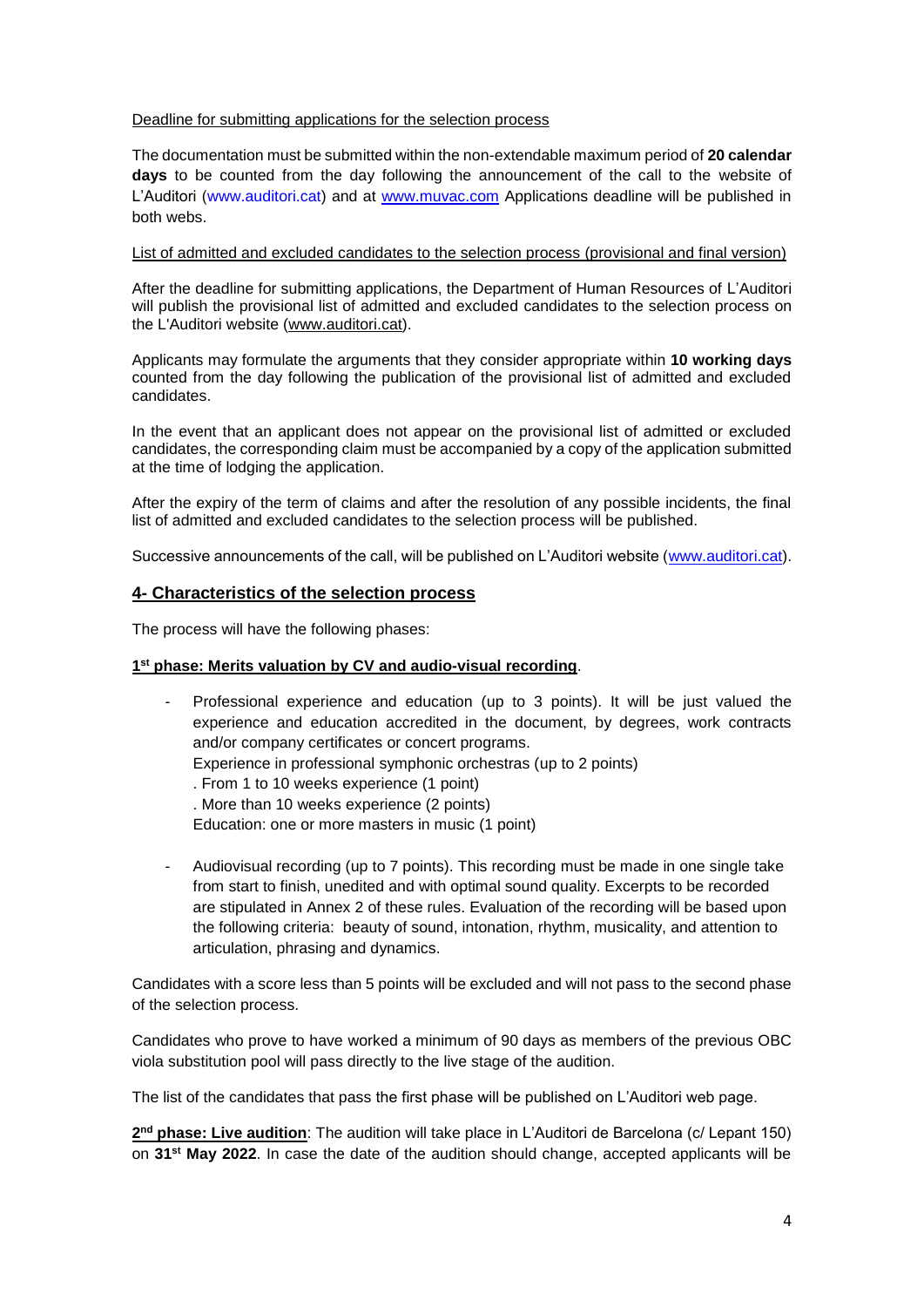informed by e-mail a minimum of 7 days in advance and the new date will be published both in [www.auditori.cat](file://///cao-shares/artistic_OBC/PROVES/2020/BORSA%20DE%20TREBALL%20FLAUTA/www.auditori.cat%20) and [www.muvac.com.](file://///cao-shares/artistic_OBC/PROVES/2020/BORSA%20DE%20TREBALL%20FLAUTA/www.muvac.com)

The applicants shall play the instrument they would use if they were to join the Orchestra. The tuning of the orchestra is 442.

This second phase will have two rounds. Both rounds consist of playing, behind a curtain in order to preserve, the repertoire stipulated in Annex 2 of this call, selected on the day of the audition.

All the members of the Selection Committee will evaluate every candidate publicly.

1<sup>st</sup> round: voting will be by raised hand and each member of the committee will decide whether the candidate is ACCEPTED or NOT ACCEPTED. The candidate will be ACCEPTED if more than 50% of the members of the committee consider it so. Overcoming the first round means going on to the next round.

2<sup>nd</sup> round: each member of the committee will score the candidates from 1 to 10, publicly. The resulting average will be the candidate's score. From a 5 points score the candidate will be ACCEPTED in the Substitution Pool. The obtained qualification will determine his/her initial position in the Substitution Pool. The order of candidates within the substitution pool will be renewed monthly according to the Agreement on the constitution and function of the substitution pools (available in L'Auditori web page).

In general, and in relation to the auditions covered by this call, the Chairman of the Selection Committee will guide the rest of the members of the Committee in relation to the criteria regarding the minimum level that the applicants must achieve, in accordance with the needs and aims of the Orchestra.

The Selection Committee may summon applicants for an audition and/or interview to assess their personal characteristics of adaptation to the place of work. If this call is carried out, it shall be compulsory and will be evaluated up to a maximum of 10 points, with elimination of those applicants who do not reach a minimum score of 5 points. Under no circumstances may this score vary the order of priority established in the previous round of auditions.

# **5. Results of the selection process**

Once the classification of the applicants has been completed, the Selection Committee shall publish a list on the website [www.auditori.cat](http://www.auditori.cat/) containing the accepted applicants in descending order of their score.

In the case of a tie in the final score, the applicant with nationality of a State of the European Union, or those who are spouses of nationals of one of the Member States of the European Union, shall be chosen, provided they are not separated by law, or those applicants from another State in which, by virtue of the international treaty signed by the EU and ratified by Spain, the free movement of workers is applicable in the terms in which these are defined in the Treaty establishing the European Community. In the event of a continued tie, the elder applicant shall be chosen. If in the end the tie still cannot be broken, the Chairman shall have the casting vote.

The selected candidates must submit the requested supporting documents to the Orchestra's offices (C/Lepant, 150) within the term of 20 calendar days from the publication of the list of admitted candidates, if required.

If within the term, and except in cases of force majeure, the admitted candidate has not submitted their documentation or does not meet the requirements demanded, he/she cannot be hired and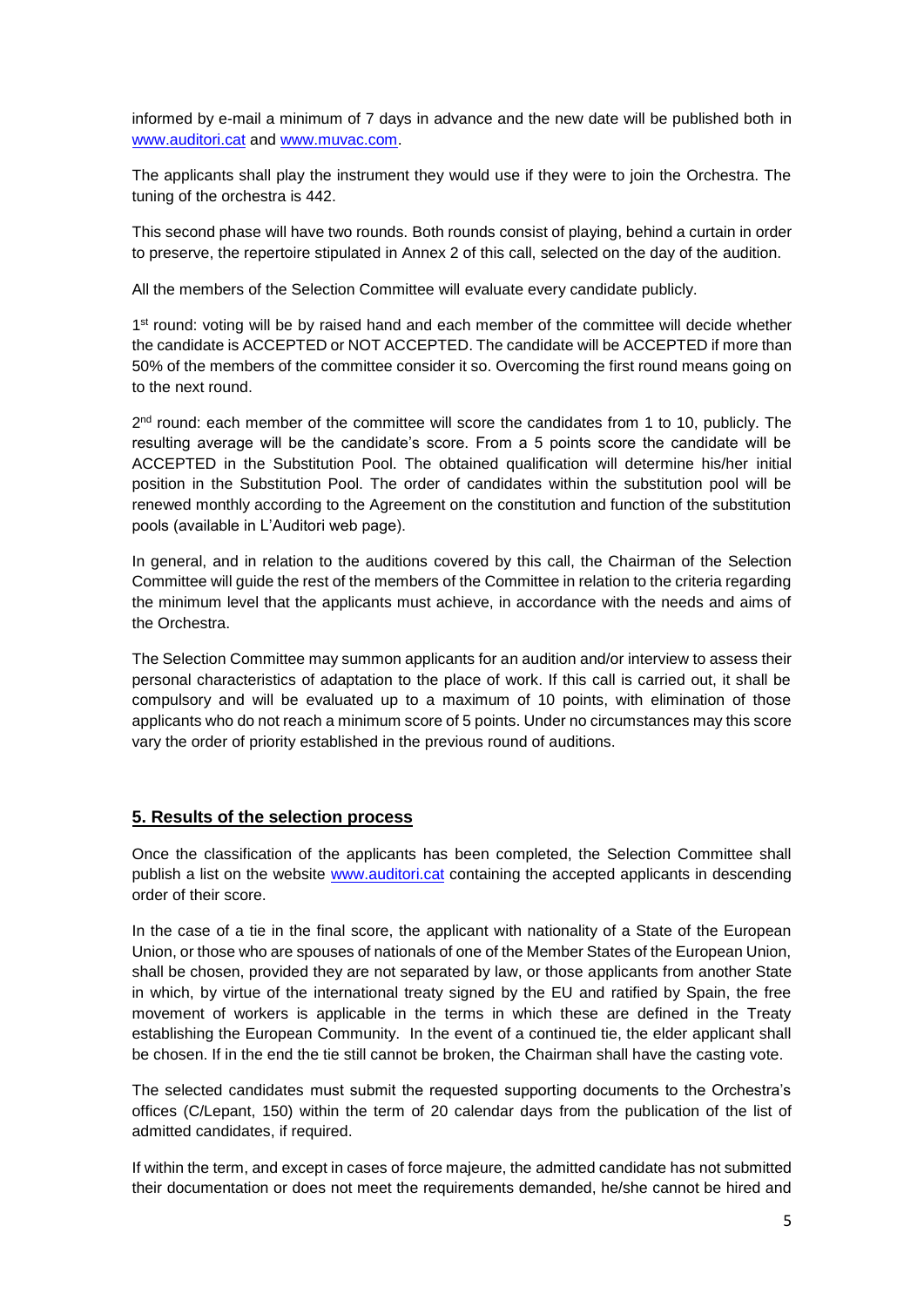all actions shall be null and void, without prejudice of any responsibility which he/she may have for making false statements on the application form on which he/she applied to take part in the auditions.

The incorporation shall be made whenever the corresponding work and residence permit in Spain is obtained, if necessary. In this case the incorporation would be carried out at the moment of obtaining these permits without the orchestra having any financial responsibility for these circumstances. At the time of joining the orchestra, the applicant must demonstrate his/her knowledge of Catalan and Spanish. In the event that the applicant does not have sufficient command of the Catalan and/or Spanish language, he or she must undertake to acquire it/them within a period of two years.

The cost of travel and their stay in Barcelona shall be borne by the applicants. Also, the orchestra does not undertake to provide the applicants with any rehearsal rooms prior to the auditions.

# **6. Selection Committee**

The nominal composition of the Selection Committee will be published in due course on the Auditori website prior to the start of the preselection stage. It will be made up of a president, orchestra members and a secretary.

The Director of L'Auditori, a representative of the Catalan Government (Generalitat de Catalunya) and/or a representative of the Barcelona City Council may also be members.

A union representative from L'Auditori designated by the Workers' Committee will be present in the selection process with a right to speak but no voting rights and will not be a member of the Committee.

The Selection Committee may determine the incorporation of specialist consultants. These consultants, with a right to speak but no voting rights, may participate in all or some of the auditions and shall be limited to the exercise of technical specialties, on which their collaboration with the Committee shall be exclusively based.

The Selection Committee may exclude from the selection process any participant who shows any conduct contrary to good faith or is aimed at undermining the principles of equity and equality or other types of conduct that alter the normal development of any of the phases established in the call.

The Selection Committee may not be constituted nor act without the attendance of the President, the Secretary or at least a simple majority of its members, whether appointees or substitutes. Decisions shall be adopted by a simple majority of votes.

# **7. Resources**

In accordance with the provisions of Law 39/2015, of 1st October, on the Legal Framework of Public Administrations and the Common Administrative Procedure, the interested parties may submit an appeal for reversal against the acts of the convening authority before the Management within a period of one month from the day following the date of its publication.

The minutes and resolutions of the Selection Committee may be challenged by the interested parties by means of an appeal made to the Manager of L'Auditori within a period of one month from the day following the date of its notification or publication.

An appeal for reconsideration against these requirements may be lodged before the Executive Committee within a period of one month from the day following their publication or an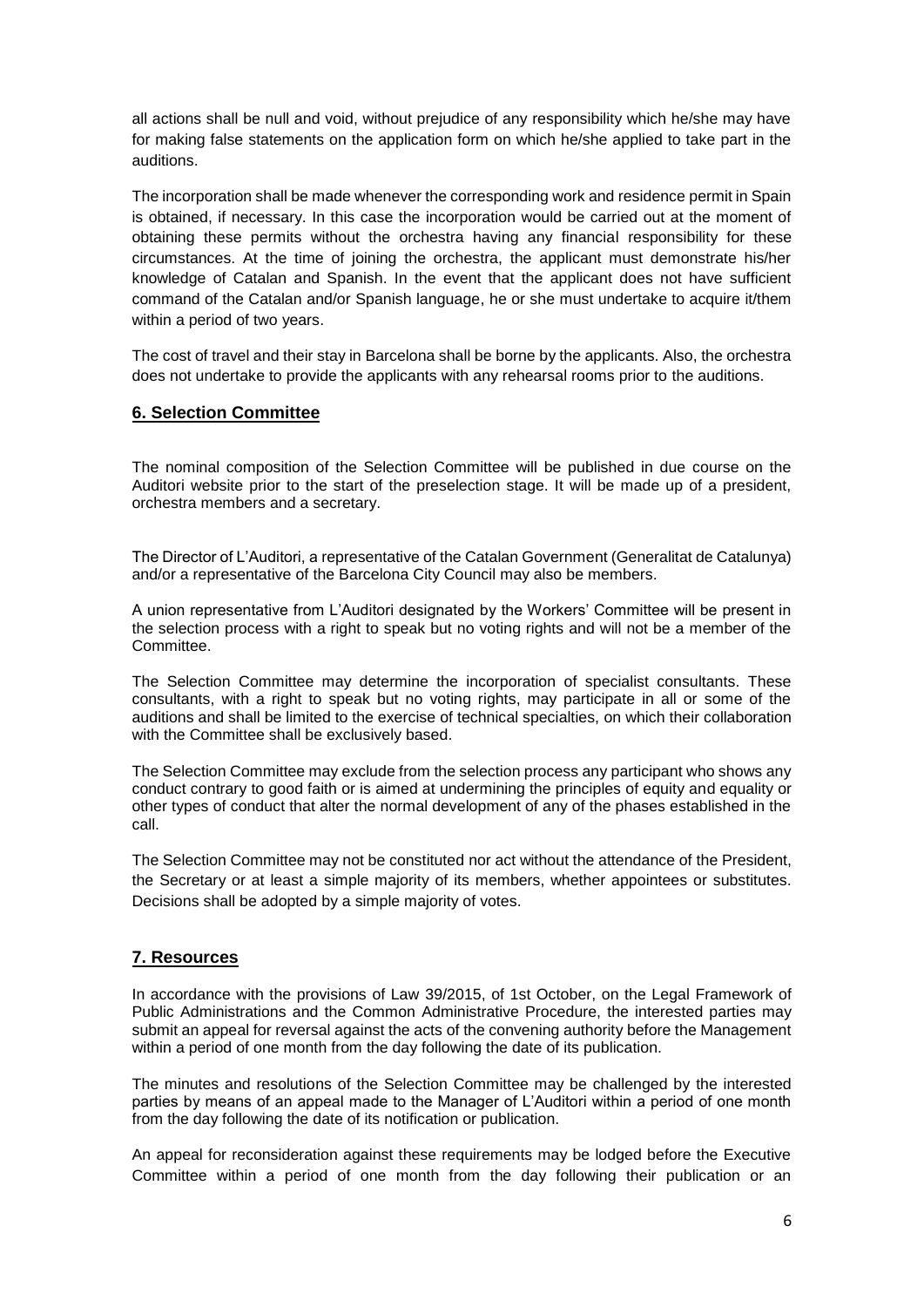administrative appeal before the jurisdiction of the contentious administrative courts in the period of two months from the day following their publication.

Barcelona, 9th February 2022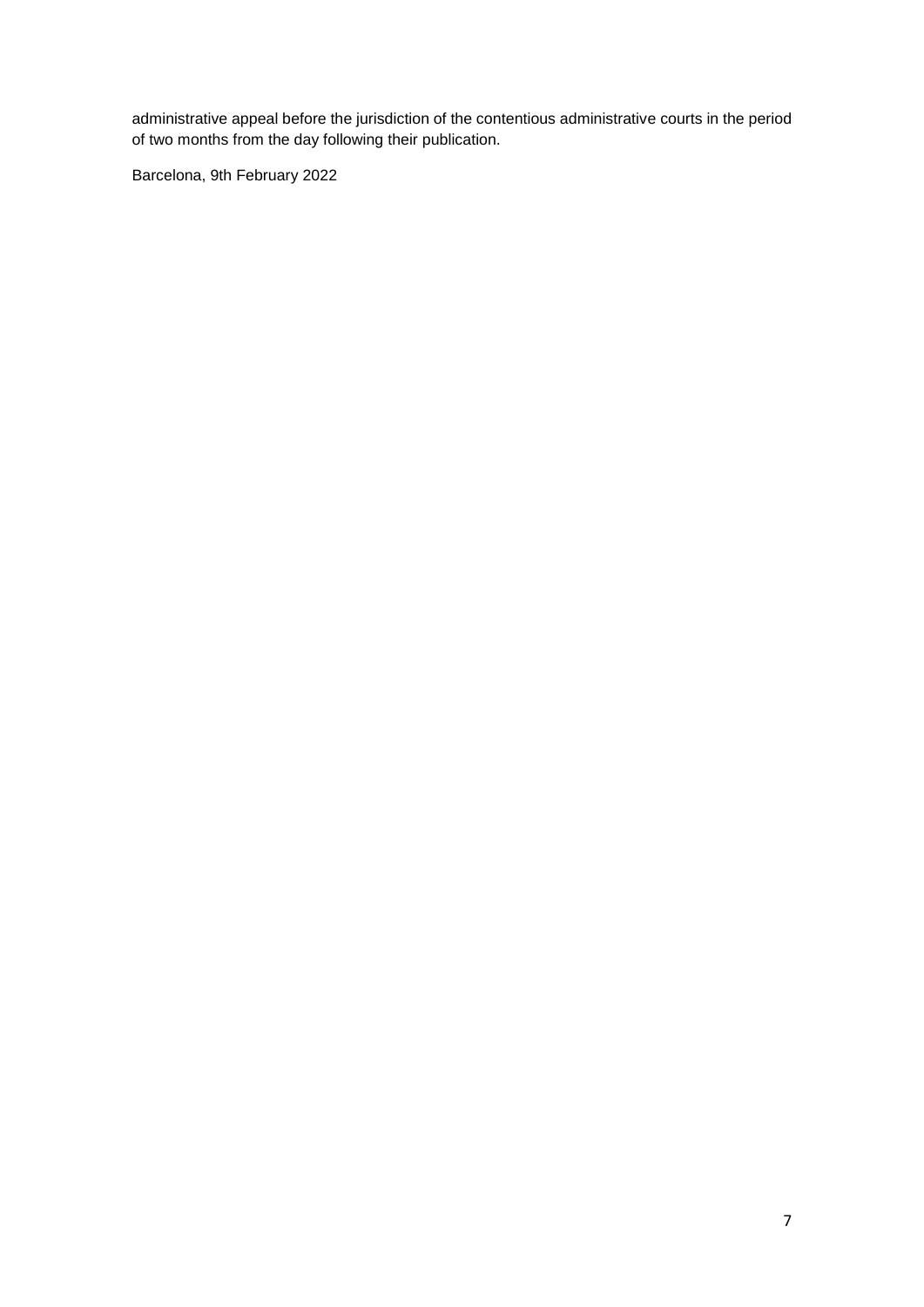#### **ANNEX 1**

## **APPLICATION FORM - SUBSTITUTION POOL FOR THE BARCELONA SYMPHONY ORCHESTRA**

| Surname             | Name        |  |
|---------------------|-------------|--|
|                     |             |  |
|                     |             |  |
|                     |             |  |
| ID card or passport |             |  |
|                     | Nationality |  |
|                     |             |  |
|                     |             |  |
|                     |             |  |
| Address             | Country     |  |
|                     |             |  |
|                     |             |  |
| Phone number        |             |  |
|                     | E-mail      |  |
|                     |             |  |
|                     | address     |  |

Instrument you are applying for:

| Tutti flute / Piccolo           | Tutti trombone    |
|---------------------------------|-------------------|
| Tutti Oboe / English Horn       | Bass trombone     |
| Tutti clarinet                  | Tuba              |
| Clarinet in Eb / Tutti Clarinet | Tutti percussion  |
| Bass clarinet / Tutti Clarinet  | Tutti harp        |
| Tutti bassoon                   | Tutti violin      |
| Contrabassoon / Tutti bassoon   | Tutti viola       |
| Tutti horn                      | Tutti cello       |
| Tutti trumpet                   | Tutti double bass |

# I DECLARE

I wish to take part in the selection process for the Substitution Pool for the Barcelona Symphony Orchestra, in the above mentioned place (s), and I accept the rules of the process.

That I meet the requisites required, by sworn declaration of the data expressed in my academic and professional curriculum, indicating their titles and merits, as well as the work done, it is true and I have the corresponding official accreditation.

Signature:...........................................................